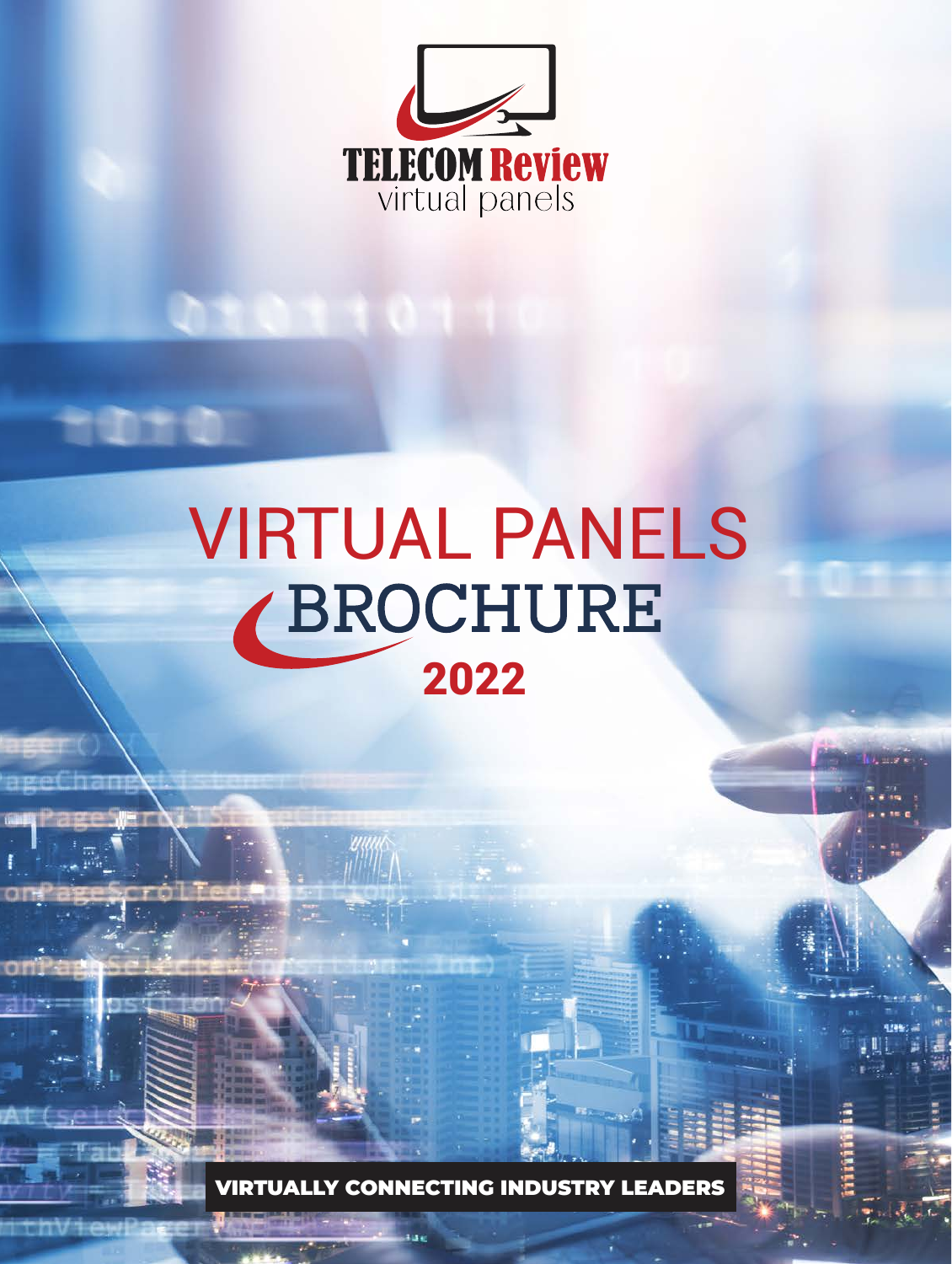

**Telecom Review** has always been a pioneer in the digital media space.

Embracing digitalization has always been a key pillar of our vision and strategy. Building on previous years' successes, we continue in our mission of connecting the industry's leading operators, vendors, ICT companies, governmental entities and consultants.

Our series of **virtual panels for 2022,** part of the **Telecom Review Group** activities, will be organized using video conferencing applications.

The numerous panels throughout the year will target our different ecosystems and markets, presenting a wide number of panelists and moderated by industry experts.

**The outcome of each panel discussion will be published in a special e-newsletter** that will be sent to our large database of over 45,000. This e-mail blast will give participants, and the brands they are representing, great exposure.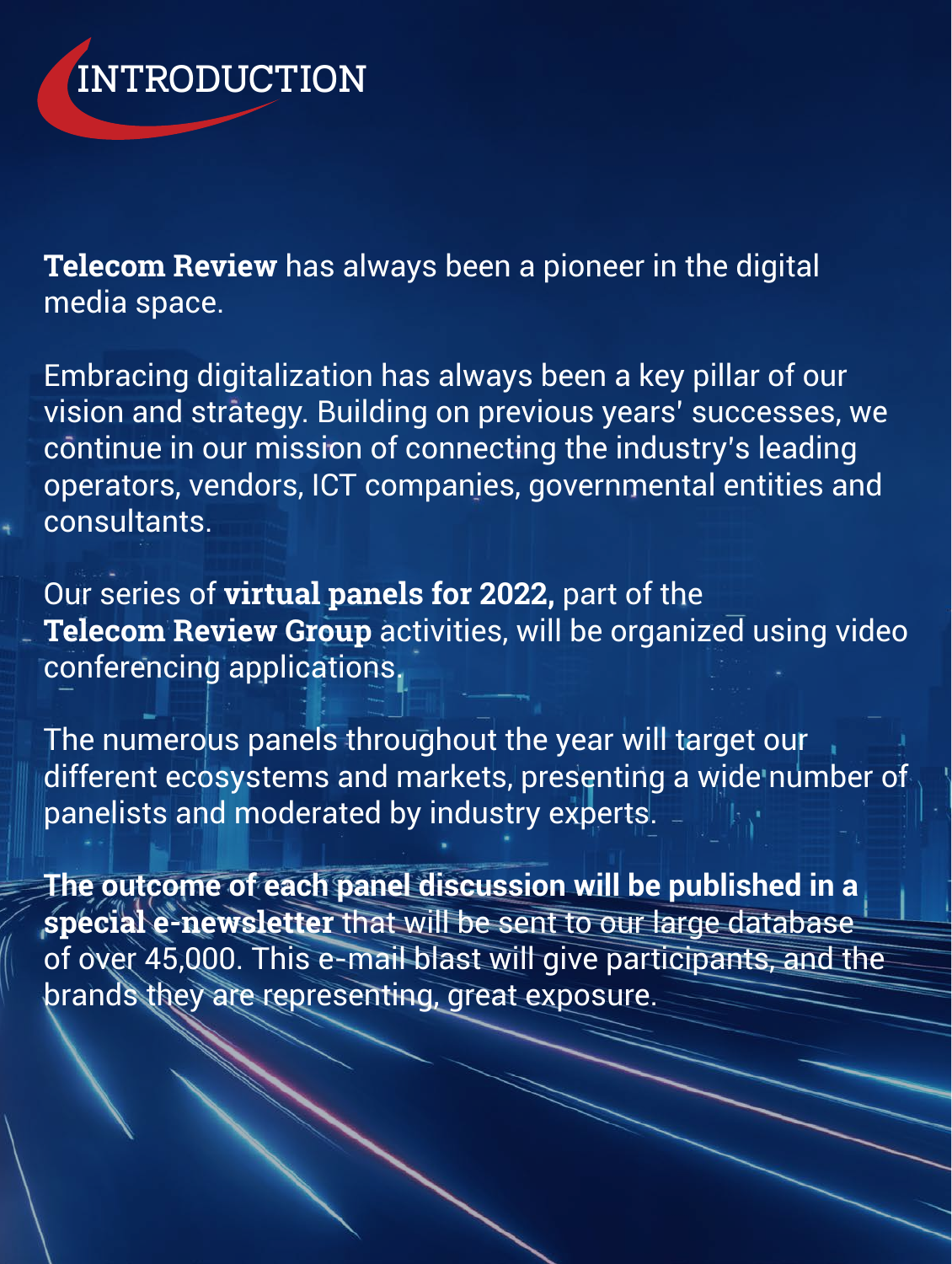## **SOME OF OUR PREVIOUS VIRTUAL PANELS**